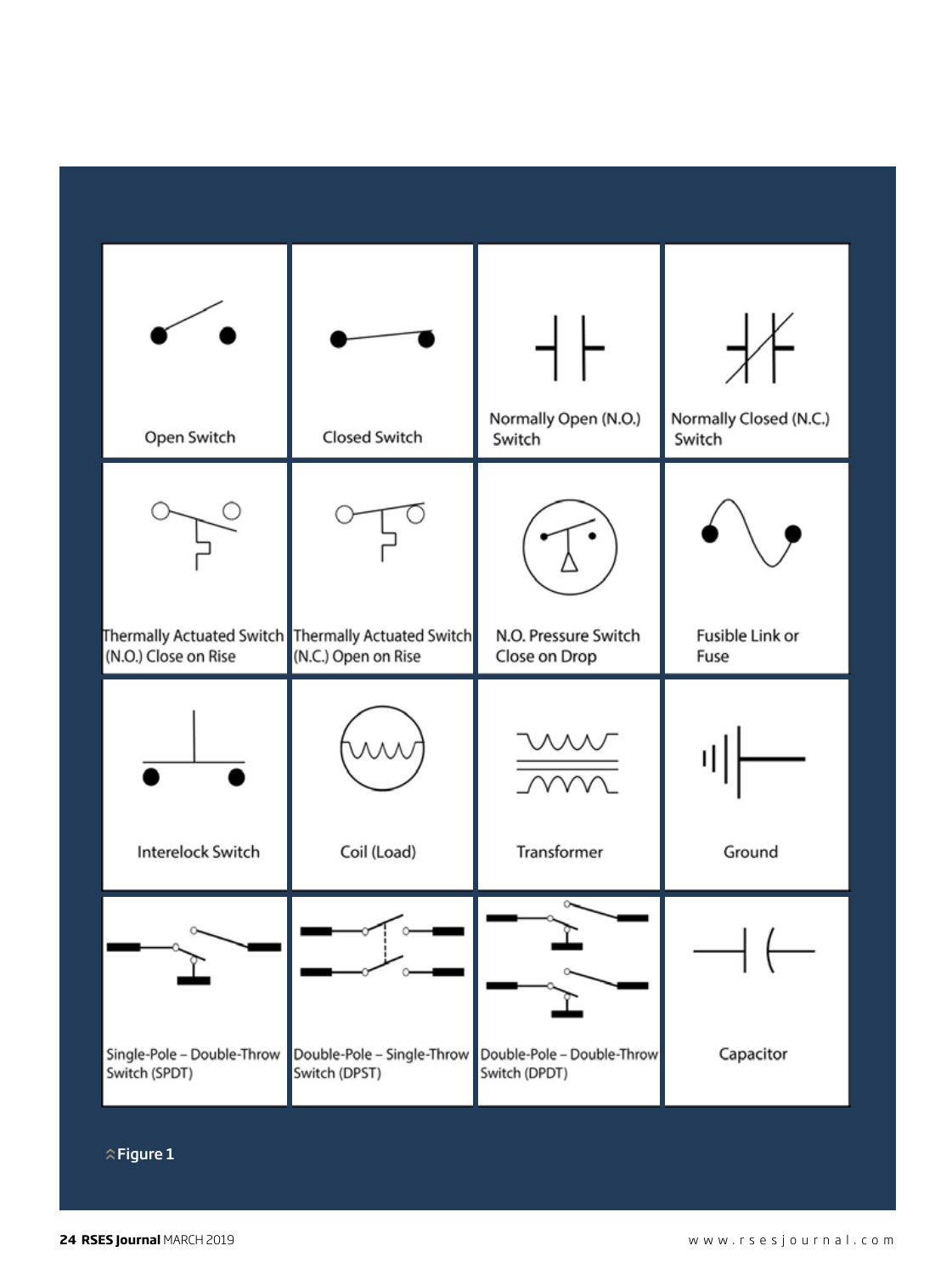# **GAS-FIRED FURNACE WIRING DIAGRAMS** and **SEQUENCE** of **OPERATIONS**

# **LEARN THE FUNDAMENTALS OF SCHEMATICS**

# **TEXT AND GRAPHICS** COURTESY OF ESCO

Wiring diagrams are an impor-<br>tant tool for technicians as<br>and provide an understanding of bow tant tool for technicians as and provide an understanding of how a particular appliance should operate. There are a few different ignition systems found in gas furnaces and a wiring diagram can help to determine the sequence of operations for the unit. As emerging technology finds its way into the HVACR field, the ability to read, interpret, and comprehend electrical schematics is a requirement in the field. This article will review pictorial and schematic diagrams, as well as the sequence of operations for ignition systems used with gas furnaces.

A wiring diagram is provided with every gas furnace and can usually be found on the inside of the blower compartment door. The diagram is a pictorial representation of the electrical circuits found in the furnace. Most furnaces include both a connection diagram and a schematic diagram. System components are usually represented by symbols which can vary from one diagram to the next. There is also a legend to identify the components, which can vary amongst manufacturers. **Figure 1** is a sample chart of symbols



used with the schematics presented in this article. Learning how wiring diagrams are drawn can aid in understanding the sequence of operations for a furnace or boiler.

# **Schematic Diagram**

A schematic diagram, commonly referred to as a ladder diagram, is drawn similar to an actual ladder. The vertical legs on the top left and right side represent the source voltage. The individual circuits

and their components are represented on horizontal lines like the rungs of a ladder. In the center of the diagram is the control voltage transformer, dividing the diagram into two halves. The upper portion contains all of the line voltage circuits and the lower portion contains all of the low-voltage circuits. **Figure 2**, is a sample ladder diagram, depicting the electrical circuits including voltage sources, switches, and loads.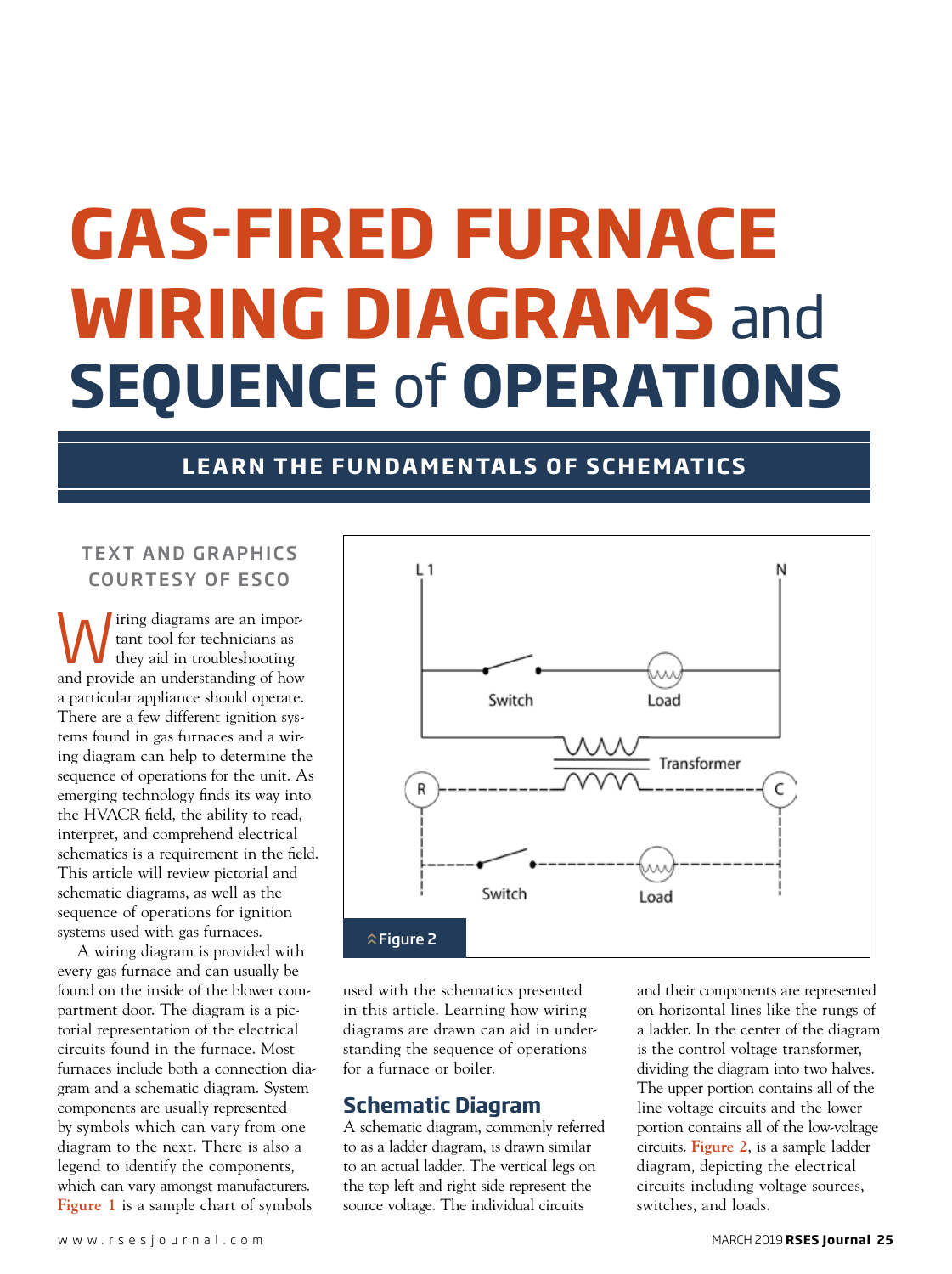

A connection diagram is a pictorial representation of the system components and how they are connected. It does not indicate the physical location of the components in the furnace, only their electrical connections. Connection diagrams do not typically use as many symbols as schematic diagrams. The legend indicates the type or look of the lines used on

the diagram to indicate line voltage, lowvoltage, or field connections. **Figure 3**  is an example of a connection diagram for a direct hot surface ignition furnace with an integrated furnace control.

#### **Sequence of Operations**

Every gas-burning appliance follows a specific sequence of operations which helps ensure safe ignition and opera-



tion. This article reviews continuous ignition, intermittent ignition, and direct ignition furnaces. It explains various ignition controls used for each type of ignition system and the wiring diagrams for each.

#### **Continuous Ignition**

A continuous ignition furnace (standing or constant pilot) has a pilot flame that must be lit manually. Once lit, the pilot stays on indefinitely, whether there is a call for heat or not. A transformer supplies a 24V control voltage to a thermostat which is used to control the system. **Figures 4** and **5** should be referred to when reviewing the ignition sequence of a standing pilot furnace.

 $\rightarrow$ When a thermostat initiates a call for heat, it sends a 24V signal to the furnace from the W terminal.

 $\rightarrow$ The 24V signal travels through a series of normally closed safety switches, terminating at the gas valve. The safety switches may vary from one model to the next. A limit switch is standard on all units. Roll outs, a vent switch, or an auxiliary limit switch may be featured in different models.

 $\rightarrow$ When the gas valve is energized, it opens, allowing a flow of gas to the burners which are ignited by the pilot.

 $\rightarrow$ The combustion gases cause the heat exchanger to rise to a predetermined temperature. When this temperature is reached, a thermally actuated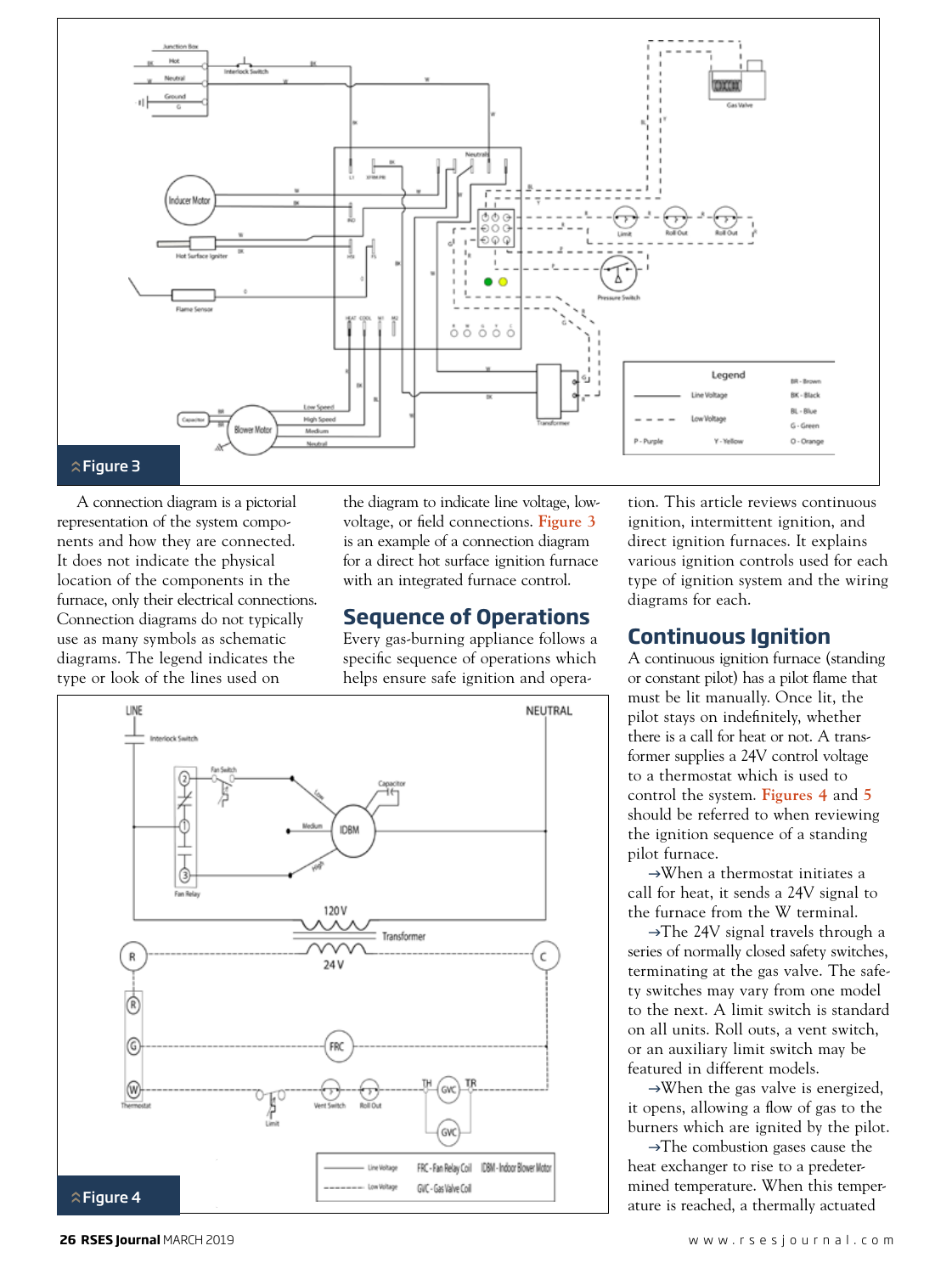fan switch will close and energize the blower motor.

 $\rightarrow$ When the thermostat is satisfied, the contacts open terminating the 24V signal to the furnace's gas valve. The gas valve closes, extinguishing the burner flame. However, the pilot light remains burning.

 $\rightarrow$ The blower motor runs until the heat exchanger cools to a predetermined temperature and the fan switch opens de-energizing the blower motor.

#### **Intermittent Ignition**

Intermittent ignition furnaces will light a pilot with an electronic igniter each time there is a call for heat. Once the thermostat is satisfied, the main burners and pilot are both turned off. The two most common intermittent ignition systems are intermittent spark and intermittent hot surface igniter (HSI). These systems utilize non-integrated controls for burner function. Intermittent spark ignition systems use a spark from a transformer, rated between 7,500 -15,000 volts, to light the pilot which then ignites the main burners. Intermittent HSI systems usually use a small, 24V hot surface igniter to light a pilot.

Non-integrated controls are responsible for control aspects such as the burner function of a furnace or boiler. In an intermittent ignition system, they are responsible for lighting a pilot, sensing the pilot, de-activating the ignition device, and lighting the main burners. Some systems may incorporate two or more controls that work together to act as an integrated control system. While most non- integrated control modules follow the ignition sequences mentioned above, they may differ in other operational aspects such as: lockout control, retry procedure, and igniter timing sequence.

# **Lockout**

The term lockout refers to a control's reaction to a flame detection failure. Depending on the design and programing of the control, the lockout can be a soft lockout or a hard lockout. In a soft lockout, the control closes the gas valve and, after a preprogramed time delay, will try to reignite the burner. If the flame fails



again, a second soft lockout occurs. After the delay, a third attempt to ignite the burner takes place.

 If the flame fails to ignite, the control initiates a hard lockout. A hard lockout will result in the complete shutdown of the control with no further attempts at ignition.The hard lockout requires the control to be reset (powered off and then back on) before another trial for ignition can proceed. The number of retries and length of the delays prior to hard lockout depends on the control's programing, which varies by manufacturer.

# **Continuous Retry**

Modules can be programmed for a continuous trial for ignition. When the ignition sequence is initiated, the control will attempt to light the furnace, usually for 90 seconds. If ignition is not achieved, the module will close the gas valve and begin a delay,

allowing any residual gas to be evacuated from the heat exchanger. After the delay, the control module will try for ignition again. It will continue until ignition is achieved or the call for heat has been terminated. This type of control is usually found in outdoor intermittent spark ignition furnaces.

# **Ignition Timing Sequence**

Ignition timing varies greatly due to the different types of igniters and ignition modules in use today.

Typically, spark igniters are energized for 90 seconds or until ignition is achieved. Hot surface ignition modules will use 15, 30, or 45 second delays to allow for igniter warm up. The time allowed to detect ignition before a lockout or retry is initiated also varies. It is important to refer to the manufacturer's literature for the exact timing sequence.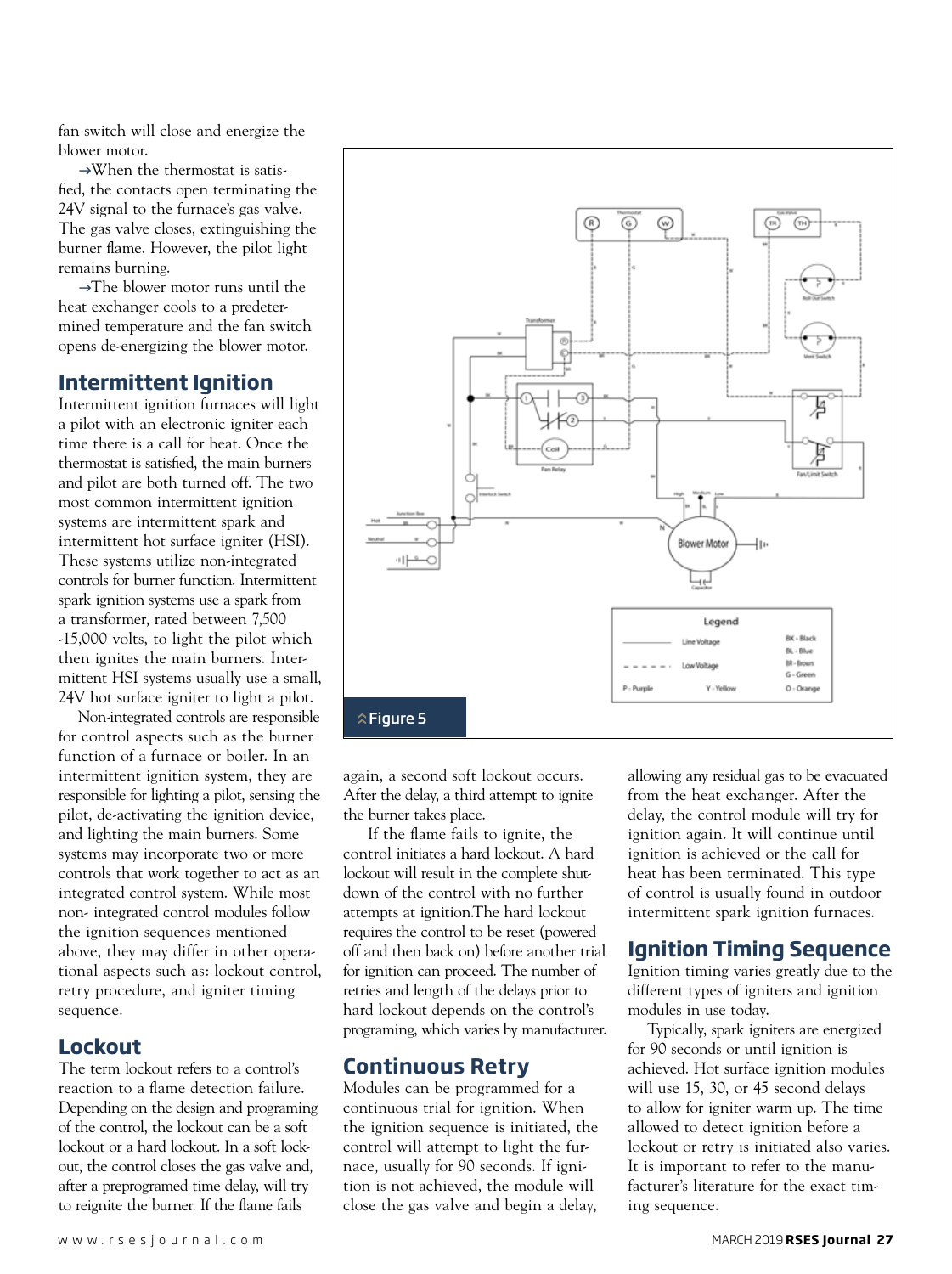

Non-integrated controls require a 24V input signal from the thermostat to initiate the ignition sequence. Refer to **Figure 6** while reviewing the ignition sequence of these systems. A general ignition sequence for intermittent control modules is as follows:

 $\rightarrow$ Lighting the pilot. A 24V signal is sent to the gas valve at its pilot valve terminals, typically PV (pilot valve) and MV/PV or C (common terminal), which triggers the flow of pilot gas. At the same time, voltage is sent to the igniter creating a spark to ignite the pilot.

 $\rightarrow$  Sense the pilot, turn off the ignition source. Spark systems usually use the spark electrode as a flame sensing device. They monitor the flame current through a grounded wire connected to the burners. Some models may use a flame sensor to detect the flame. In all systems, it is the pilot flame being sensed, not the main burners. Once the pilot flame is sensed, the igniter is de-energized, and the ignition sequence continues.

 $\rightarrow$ Lighting the main burners. Upon sensing the presence of a pilot flame, the control module will send a 24V signal to the gas valve terminals responsible for main burner operation, usually MV (main valve)

and MV/PV or C (common terminal).

 $\rightarrow$ Blower motor is energized. Once the heat exchanger reaches a predetermined temperature or time delay, the fan switch will energize the blower motor.

In some furnaces, two control modules function together to create an integrated control system. A non-integrated module

handles the burner sequence allowing a separate control to handle the other furnace functions. The controls communicate with each other, with a 24V signal, to create a seamless ignition sequence.

These systems typically follow a combination of the sequences mentioned above with slight variations.

![](_page_4_Figure_10.jpeg)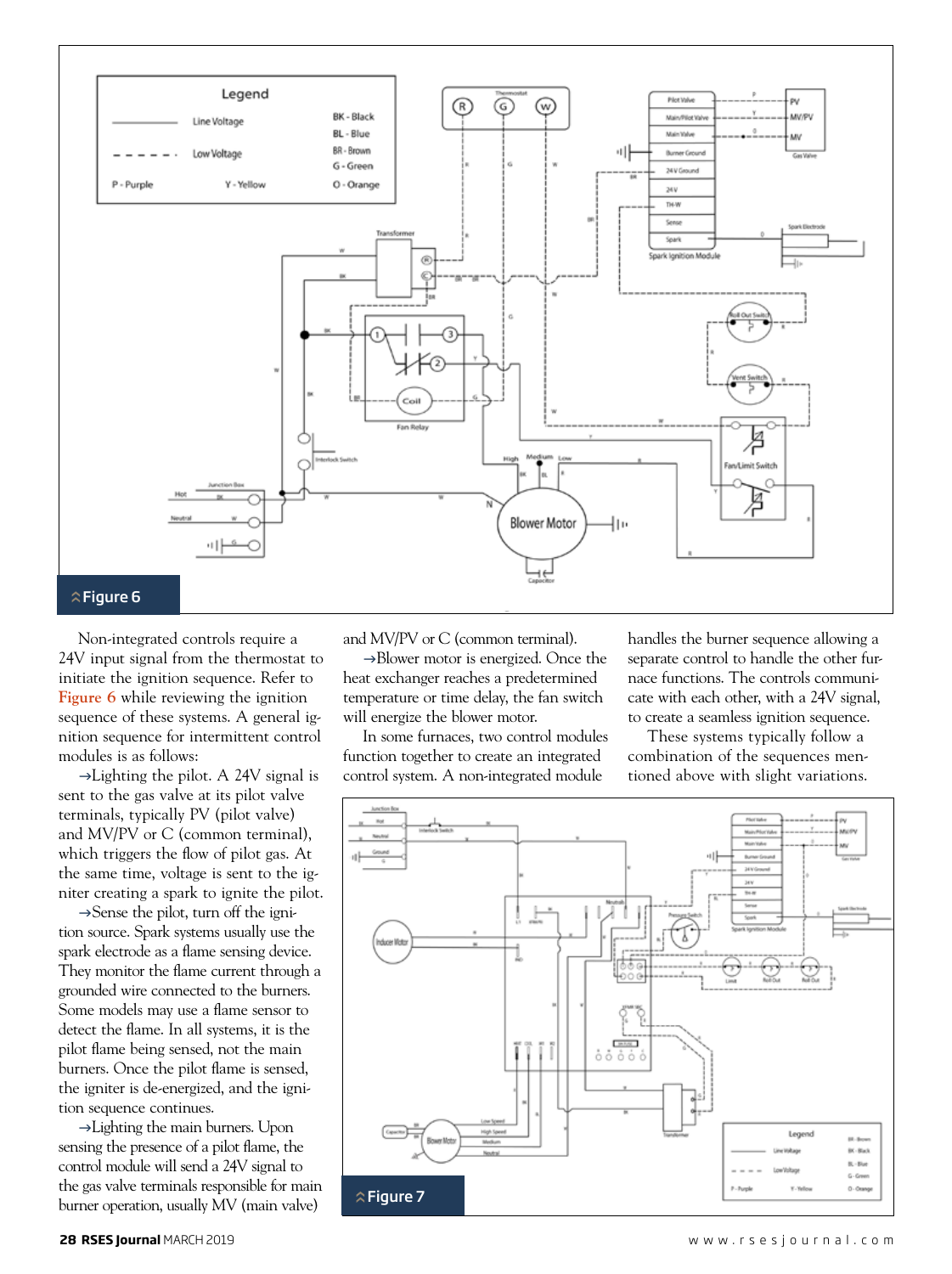The most common of these ignition systems are intermittent spark ignition and intermittent hot surface ignition, sometimes referred to as a Smart Valve. The following is a typical ignition sequence for these systems, refer to **Figures 7** and **8**. For this text, the main control module will be referred to as the primary control and the igniter/ gas valve control will be referred to as the secondary control.

 $\rightarrow$ Thermostat calls for heat. The thermostat sends a 24V signal to the primary control module, usually to the W terminal on the control, to start the ignition sequence.

 $\rightarrow$ Induced draft motor is energized. When the primary control receives an input from the thermostat, it will react by sending a 120V signal to the induced draft motor. The motor purges the heat exchangers of any residual flue gas from the previous cycle, called prepurge, and creates a slight vacuum in the exchanger.

 $\rightarrow$ Safety switch(es) verified. One or more, normally open, negative pressure, safety switches will close with suction or vacuum created by the induced draft motor. When the switch closes, it will send a 24V signal to the secondary control module indicating that it has closed, and the sequence can continue.

 $\rightarrow$ Lighting the pilot. The secondary control sends a 24V signal to the gas valve at its pilot terminals, which triggers the flow of pilot gas. Simultaneously, voltage is sent to the spark igniter or 24V hot surface igniter. The hot surface igniter requires a warm up period before the pilot gas flows.

 $\rightarrow$ Sensing the pilot, turn off the ignition source. Spark systems usually use the spark electrode as a flame sensing device. They monitor the flame current through a grounded wire connected to the burners. Some models may use a flame sensor to detect the flame. In all systems, it is the pilot flame being sensed, not the main burners. Once the pilot flame is proved, the igniter is de-energized, and the ignition sequence continues.

 $\rightarrow$ Lighting the main burners. Once the pilot has been established, the control module will send a 24V signal to the gas valve terminals responsible for main burner operation. At the same time, a 24V signal is sent back to the primary module to initiate the blower on delay.

![](_page_5_Figure_7.jpeg)

![](_page_5_Figure_8.jpeg)

 $\rightarrow$ Blower motor is energized. Once the primary module receives the 24V signal, a timer is started that allows time for the heat exchanger to heat up, referred to as blower on delay. Once the delay time is reached, the primary module will send a 120V signal to energize the blower motor.

In either system, when the call for heat is satisfied, the blower off delay begins. The blower motor continues to run to clear the heat exchanger of any remaining heat and circulate it into the space being heated. The module may contain small DIP

switches or a jumper for adjusting the fan delays.

# **Direct Ignition**

Direct ignition furnaces utilize an electronic igniter, spark or hot surface, to ignite the main burners. There is no pilot flame in the ignition sequence. They also have a flame sensor that is used to prove burner ignition. Direct ignition systems can incorporate either non-integrated or integrated controls.

Non-integrated controls in direct ignition systems are primarily hot surface ignition, although they could also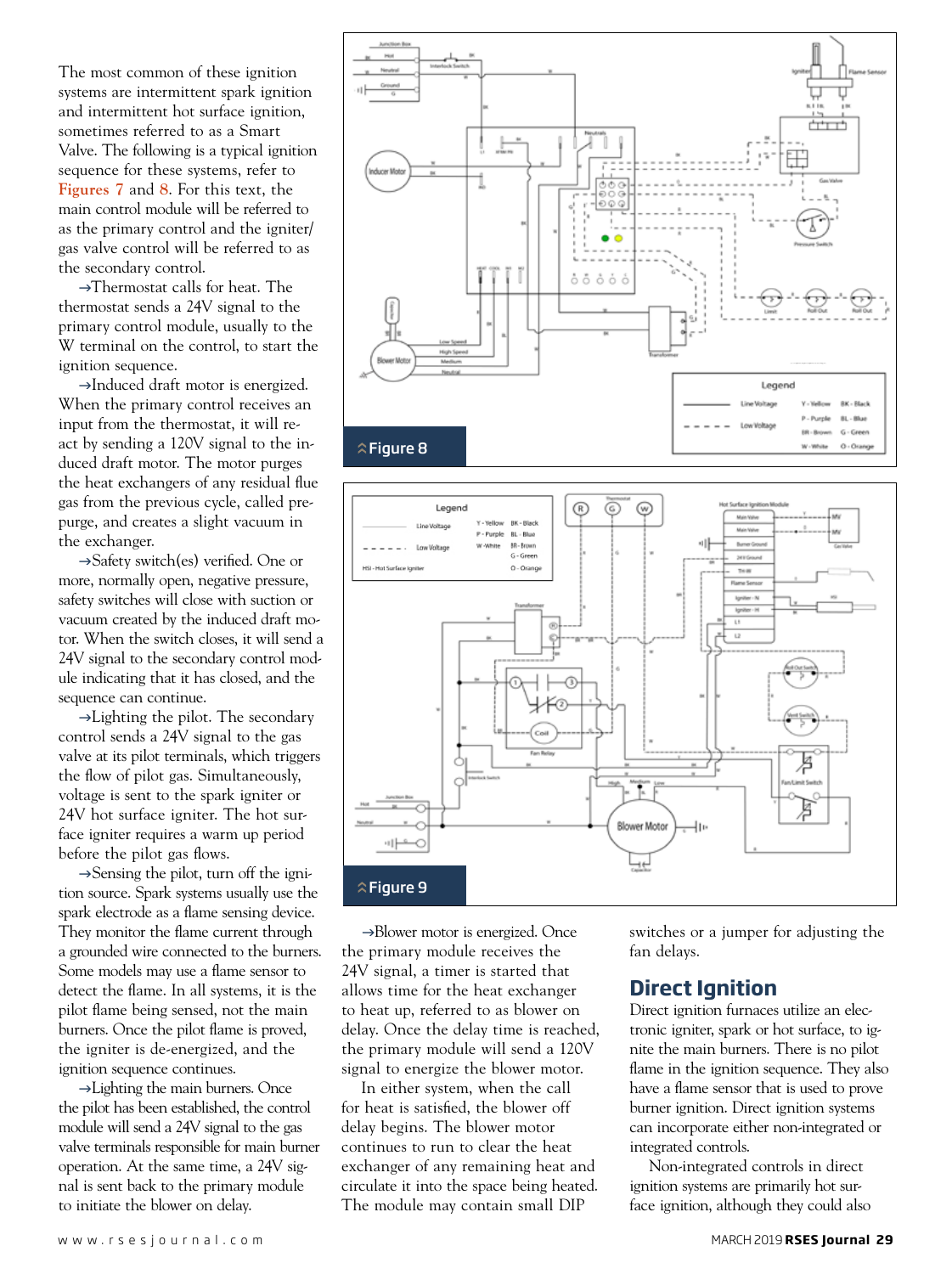![](_page_6_Figure_0.jpeg)

be direct spark ignition. The following is a typical ignition sequence for a direct, hot surface, ignition system, **Figure 9**, using a non-integrated control module.

 $\rightarrow$ Energize the igniter. The control module will send voltage to the igniter, normally a 120V hot surface igniter.

 $\rightarrow$ Turning on the gas to the burners. After a preprogrammed delay to allow for the igniter to reach ignition temperature, a 24V signal is sent to the gas valve allowing a flow of gas to the main burner.

 $\rightarrow$  Sensing the flame, turn off the igniter. Upon ignition, a flame sensor relays a signal in (DC) Microamps to the control module. The module will then de-energize the igniter and continue the flow of gas.

 $\rightarrow$ Blower motor is energized. When the heat exchanger reaches a predetermined temperature, the fan switch will close energizing the blower motor.

Integrated control modules are used to control all the components in the furnace or boiler. They are circuit boards pro grammed by the manufacturer to perform all the functions required of the furnace. All the electrical components are connected to the control module through a series of plugs, harnesses, and electrical connectors. At first glance, these circuit boards seem complicated due to the number of wires and components used. A schematic is vital to understanding the wiring and operation of the furnace.

![](_page_6_Figure_7.jpeg)